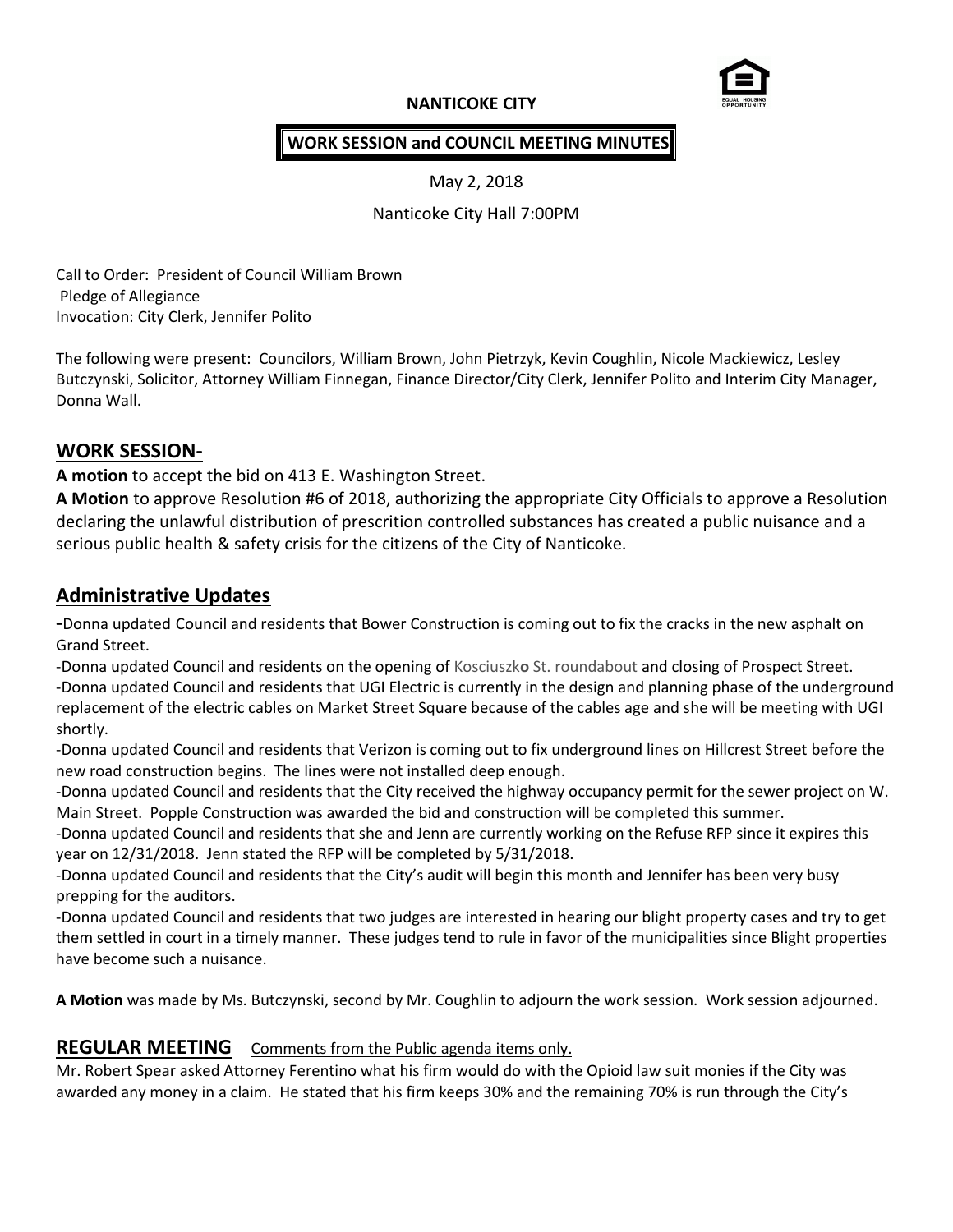General Fund. Attorney Ferentino also explained the benefits of council approving Resolution #6 to fight against this Opioid crisis that the municipalities of Luzerne County are currently dealing with.

Mr. Hank Marks commented that he is happy to see that the administration is addressing issues here in the City. He suggested we use a microphone because he has a hard time hearing women when they speak. President Brown thanked Hank and stated that we will bring a microphone to the next meetings.

Mr. John Telencho asked Council when are the businesses going to be notified downtown about the new developers coming and the City wanting to buy their properties. Mr. Brown said it is not the City buying the properties, it is the Municipal Authority.

Ms. Julianna Zarzycki stated she agrees with Hank Marks about the microphone and will there be one at the next meeting. Donna stated yes.

Mr. John Telencho wanted to let Jenn know that the minutes being approved on the agenda has the incorrect date. It should be April 18<sup>th</sup> not April 4<sup>th</sup>. President Brown thanked Mr. Telencho for letting us know and Jenn will correct this error. Mr. Gianuzzi asked Donna if they actually opened up the roundabout at Kosciuszk**o** St. because when he was there earlier today it had not been opened to traffic.

### **Old Business**

None

### **New Business**

A **Motion** to approve the April 18, 2018 meeting minutes was made by Ms. Butczynski second by Mr. Coughlin Motion carried.

A **Motion** to approve payment of the bills in the amount of \$436,389.02 was made by Mr. Pietrzyk, second by Mrs. Mackiewicz. Payroll (\$84,481.44) Payables (\$351,907.58.) Motion carried.

**A Motion** to approve the bid of 4,000.00 made by Ronald Kamowski to purchase the property on 413 E. Washington Street was made by Ms. Butczynski second by Mr. Coughlin. Motion carried.

**A Motion** to approve Resolution #6 of 2018, authorizing the appropriate City Officials to approve a Resolution declaring the unlawful distribution of prescrition controlled substances has created a public nuisance and a serious public health & safety crisis for the citizens of the City of Nanticoke was made by Mrs. Mackiewicz and second by Mr. Pietrzyk. Motion carried.

#### **COMMENTS FROM THE PUBLIC –**

Mr. Telencho inquired about when does the trash contract end? Donna stated that in her update to Council she said she and Jenn were currently working on it and Jenn stated it will be completed by 5/31/2018. Jenn said after that it will go out to bid. John stated that our tipping fees keep going up but since we switched to single stream recycling, we are putting out less trash so why are the fees going up and not down. Attorney Finnegan agrees with his statement and said that is the reason we send out new RFP's every few years. Mr. Joe John asked why Nanticoke City is prohibited to collect their own garbage versus hiring a hauler but Edwardsville can. Attorney Finnegan said Edwardsville is much smaller than Nanticoke and Nanticoke used to haul their own garbage but it got too costly. Donna stated besides the constant repairs to the trucks, the workers comp insurance for garbage haulers is extremely high. Mr. Telencho suggested the COG get together and form their own garbage collection that would benefit all members of the COG. Donna said that can be discussed at a future meeting.

Rob Spears and Kathy Murphy want to make the city aware that Weis Markets came a collected their carts off of Coffee's property but no one else in the alley has cleaned up their trash. There is tires, debris, broken furniture and other garbage on these properties that is causing an infestation of bugs, feral cats and rodents. They have pictures showing everyone's property that needs to be cleaned up. President Brown thanked Mr. Spears but asked that he bring these issues to the Mayor and Donna since they are the ones that handle these issues. Council is only there to approve bills, ordinances and resolutions since they went Home Rule. President Brown stated that Donna and the Mayor are very flexible with hours, if they work during the City's business hours.

Mr. Hank Marks commented that there were two nice days and nothing is being done downtown. He questions when is the work to improve the downtown going to begin. President Brown stated that we have done some work but we are